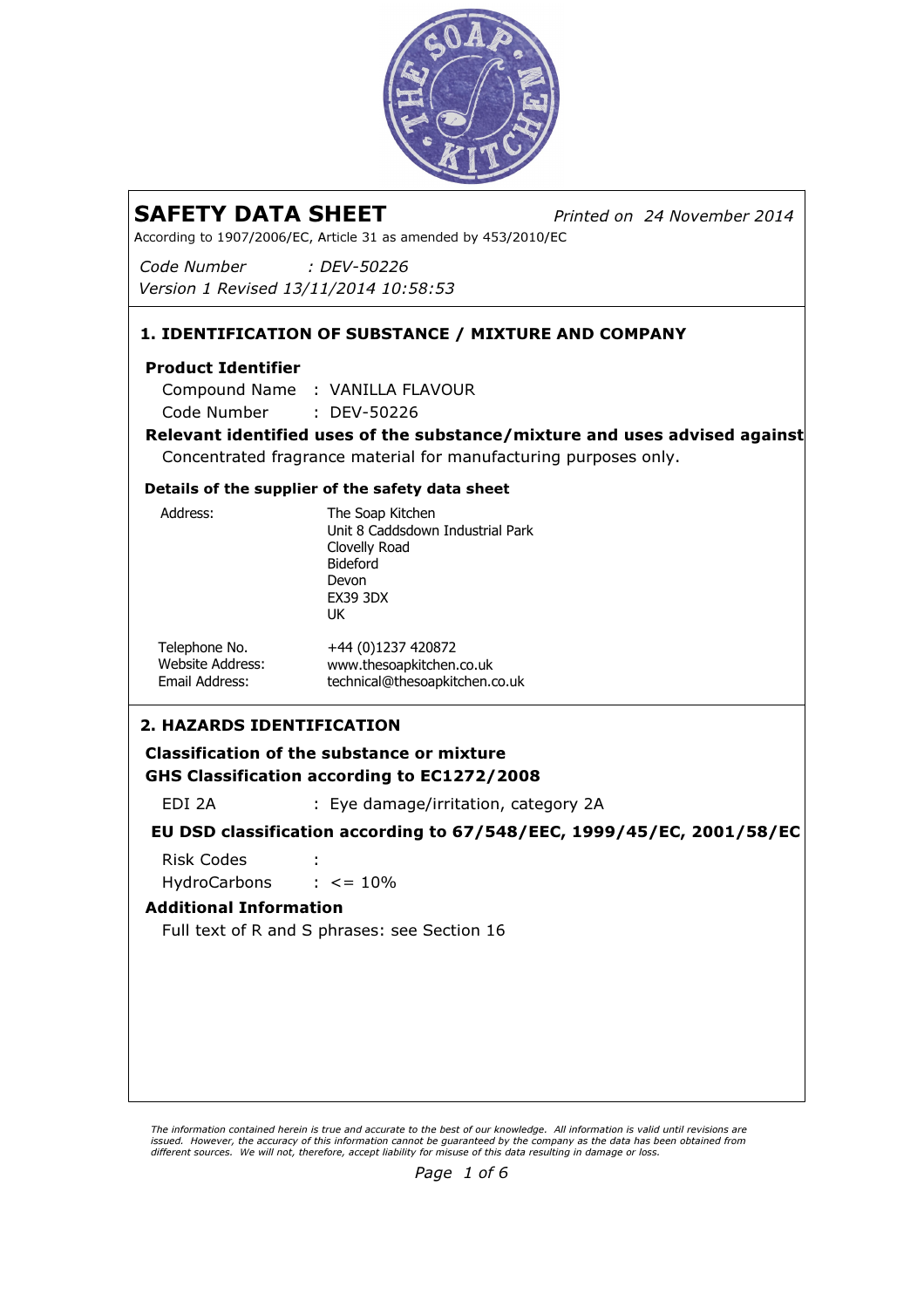Printed on 24 November 2014

According to 1907/2006/EC, Article 31 as amended by 453/2010/EC

Code Number Version 1 Revised 13/11/2014 10:58:53 : DEV-50226

## GHS Labelling Symbols



| Signal Word                     | Warning                                            |
|---------------------------------|----------------------------------------------------|
| <b>Hazard Statements</b>        |                                                    |
| H319                            | Causes serious eye irritation                      |
| <b>Precautionary Statements</b> |                                                    |
| P <sub>264</sub>                | Wash hands thoroughly after handling               |
| P <sub>280</sub>                | Wear protective gloves and eye protection          |
| P305                            | IF IN EYES:                                        |
| P337+P313                       | If eye irritation persists: Get medical attention. |
| P351                            | Rinse cautiously with water for several minutes.   |
| Other Hazards                   |                                                    |

No data available at this time

## 3. COMPOSITION AND INFORMATION ON INGREDIENTS

Any percentage values listed here for hazardous components are for illustrative purposes only

Complex mixture of fragrance ingredients

## Contains

| Chemical Name | CAS No.<br>EC No.           | Classification<br>67/548/EEC | Classification<br>EC 1272/2008 | Conc(%)                     |
|---------------|-----------------------------|------------------------------|--------------------------------|-----------------------------|
| Vanillin      | $121 - 33 - 5$<br>204-465-2 | Xi: R36                      | ATO 5(3500); EDI 2A            | $\vert$ >=10%, <25% $\vert$ |

## 4. FIRST AID MEASURES

| General    | : Take phrases in sections 2 and 15 into account                                |
|------------|---------------------------------------------------------------------------------|
| Inhalation | : Remove from the exposure area to fresh air. Contact a doctor<br>if necessary. |
| Ingestion  | : Wash mouth with plenty of water and obtain medical advice<br>immediately.     |

The information contained herein is true and accurate to the best of our knowledge. All information is valid until revisions are issued. However, the accuracy of this information cannot be guaranteed by the company as the data has been obtained from<br>different sources. We will not, therefore, accept liability for misuse of this data resulting in da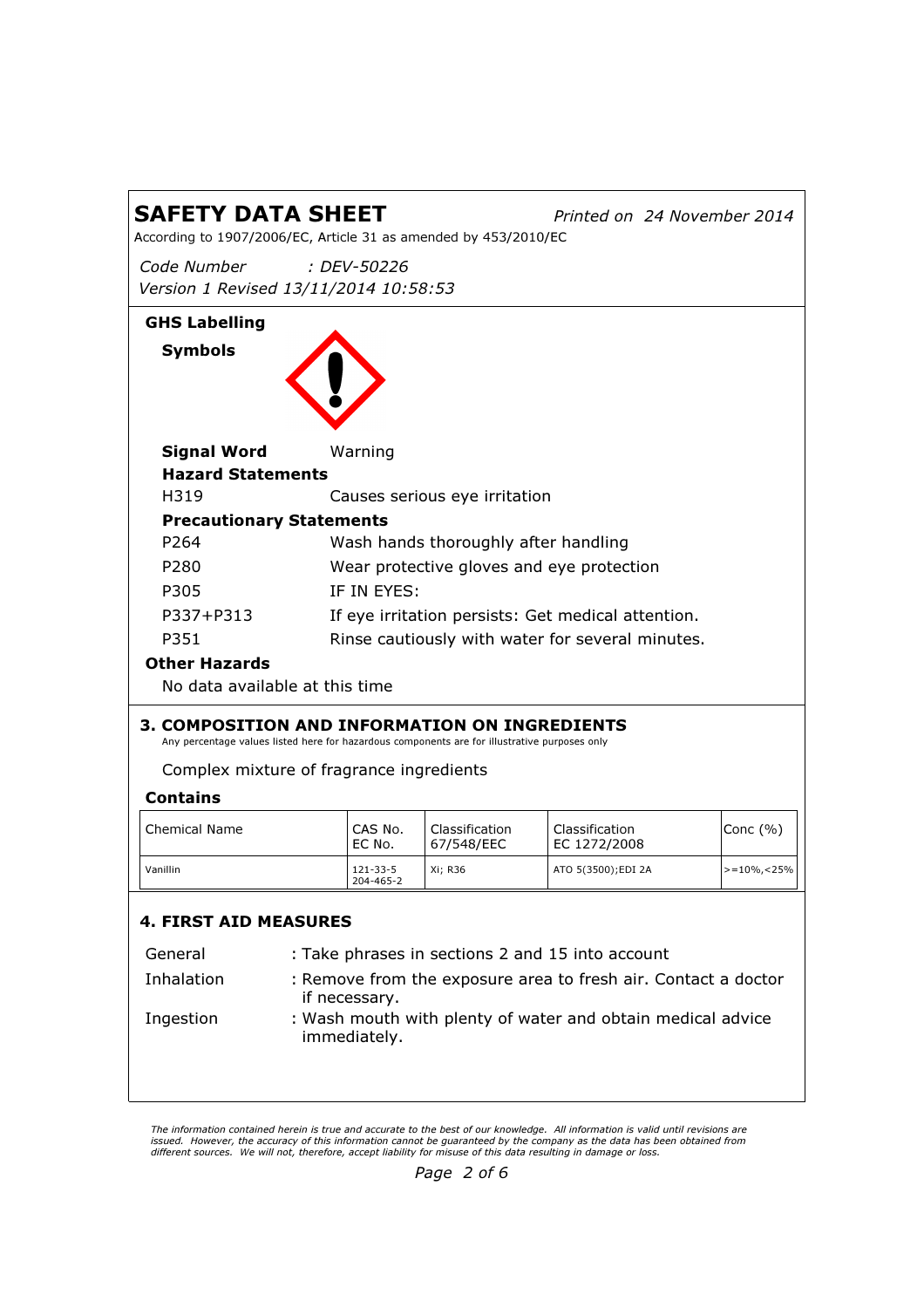| <b>SAFETY DATA SHEET</b><br>According to 1907/2006/EC, Article 31 as amended by 453/2010/EC              |             |                                                      | Printed on 24 November 2014                                                                                                                                      |
|----------------------------------------------------------------------------------------------------------|-------------|------------------------------------------------------|------------------------------------------------------------------------------------------------------------------------------------------------------------------|
| Code Number<br>Version 1 Revised 13/11/2014 10:58:53                                                     | : DEV-50226 |                                                      |                                                                                                                                                                  |
| <b>Skin Contact</b>                                                                                      |             | any sign of tissue damage.                           | : Remove contaminated clothing. Wash thoroughly with soap<br>and water. Seek medical advice if irritation persists or there is                                   |
| Eye Contact                                                                                              | necessary.  |                                                      | : Flush with plenty of water and seek medical advice if                                                                                                          |
| <b>5. FIRE-FIGHTING MEASURES</b>                                                                         |             |                                                      |                                                                                                                                                                  |
| <b>Extinguishing Media</b>                                                                               |             | pressure increase.                                   | : Carbon dioxide, foam or dry powder<br>DO NOT USE A DIRECT WATER JET.<br>In case of overheating, cool containers to avoid a                                     |
| <b>Combustion Products</b>                                                                               |             | compounds.                                           | : Carbon dioxide and unidentified organic                                                                                                                        |
| Special Protective Equipment<br>for Fire Fighters Only                                                   |             | vapours.                                             | : Wear protective clothing and avoid inhalation of                                                                                                               |
| <b>6. ACCIDENTAL RELEASE MEASURES</b>                                                                    |             |                                                      |                                                                                                                                                                  |
| Remove all sources of ignition.<br>Avoid inhalation, skin and eye contact.<br>Ensure proper ventilation. |             |                                                      | Personal precautions, protective equipment and emergency procedures                                                                                              |
| <b>Environmental precautions</b><br>ground water                                                         |             |                                                      | Do not discharge directly into drains or the soil. Keep away from surface and                                                                                    |
| accordance with regulations.                                                                             |             | Methods and material for containment and cleaning up | Soak up spillage with sand or other inert absorbant material such as earth or<br>vemiculite; transfer used material to a suitable waste container and dispose in |
| <b>Reference to other sections</b>                                                                       |             |                                                      |                                                                                                                                                                  |
|                                                                                                          |             |                                                      | Take Risk, Safety and Precautionary phrases (section 16) into account                                                                                            |

The information contained herein is true and accurate to the best of our knowledge. All information is valid until revisions are<br>issued. However, the accuracy of this information cannot be guaranteed by the company as th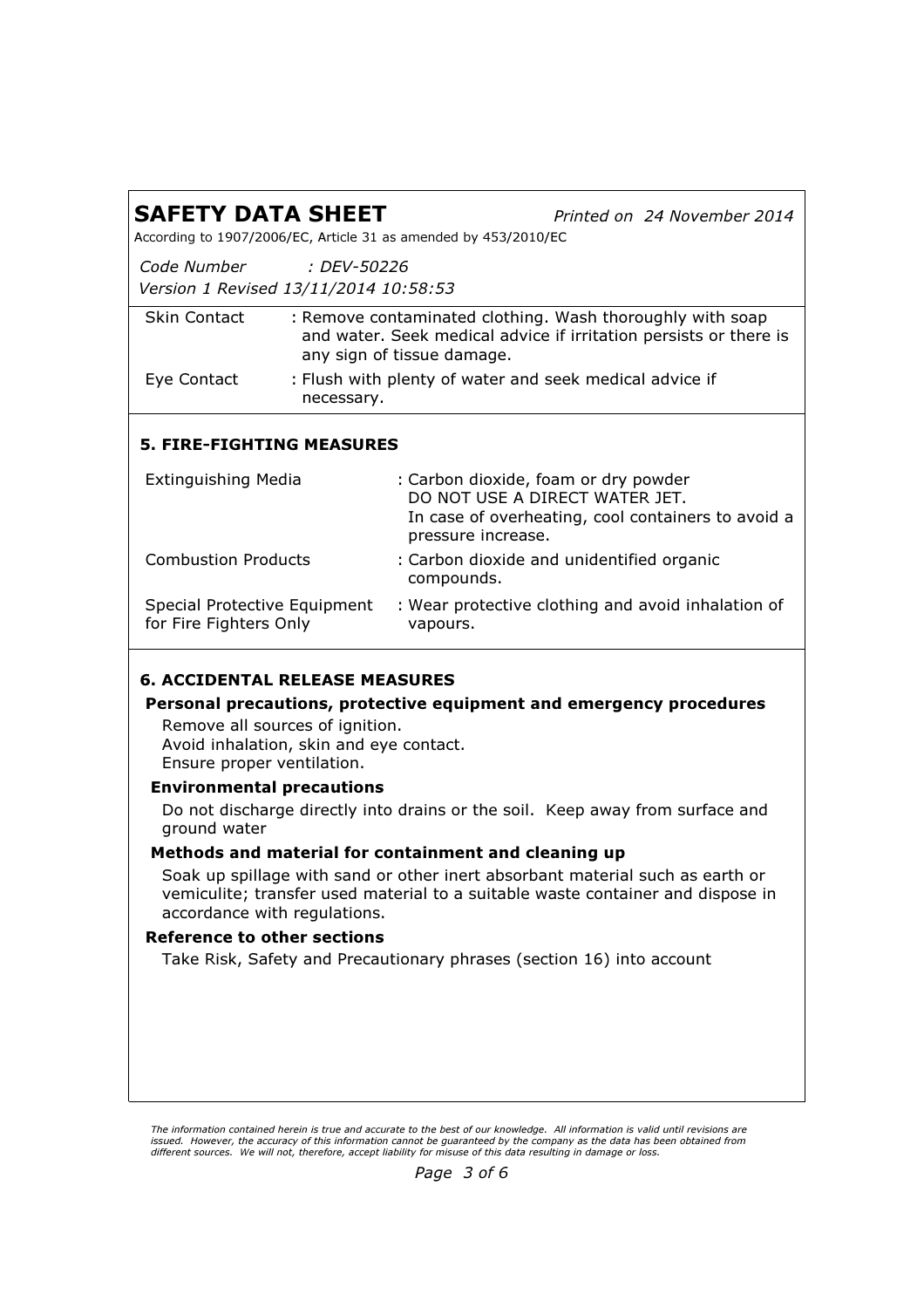Printed on 24 November 2014

According to 1907/2006/EC, Article 31 as amended by 453/2010/EC

Code Number Version 1 Revised 13/11/2014 10:58:53 : DEV-50226

## 7. HANDLING AND STORAGE

#### Precautions for safe handling

Maintain good occupational and personal hygiene. Avoid inhalation and contact with skin and eyes.

### Conditions for safe storage, including any incompatibilities

Store in tightly sealed original containers away from ignition sources and in a cool place.

#### Specific end use(s)

Not available at this time

### 8. EXPOSURE CONTROLS AND PERSONAL PROTECTION Control Parameters

### Exposure Controls

-

Maintain adequate ventilation.

Personal Protection

| <b>Respiratory Protection</b> | : Not generally required. (Use inhalation protection in<br>poorly ventilated areas)               |
|-------------------------------|---------------------------------------------------------------------------------------------------|
| Hand Protection               | : Wear chemically resistant disposable gloves.                                                    |
| Eye Protection                | : Wear safety goggles.                                                                            |
| Skin Protection               | : Wear overalls. Always wash routinely before breaks,<br>meals and at the end of the work period. |

The information contained herein is true and accurate to the best of our knowledge. All information is valid until revisions are issued. However, the accuracy of this information cannot be guaranteed by the company as the data has been obtained from<br>different sources. We will not, therefore, accept liability for misuse of this data resulting in da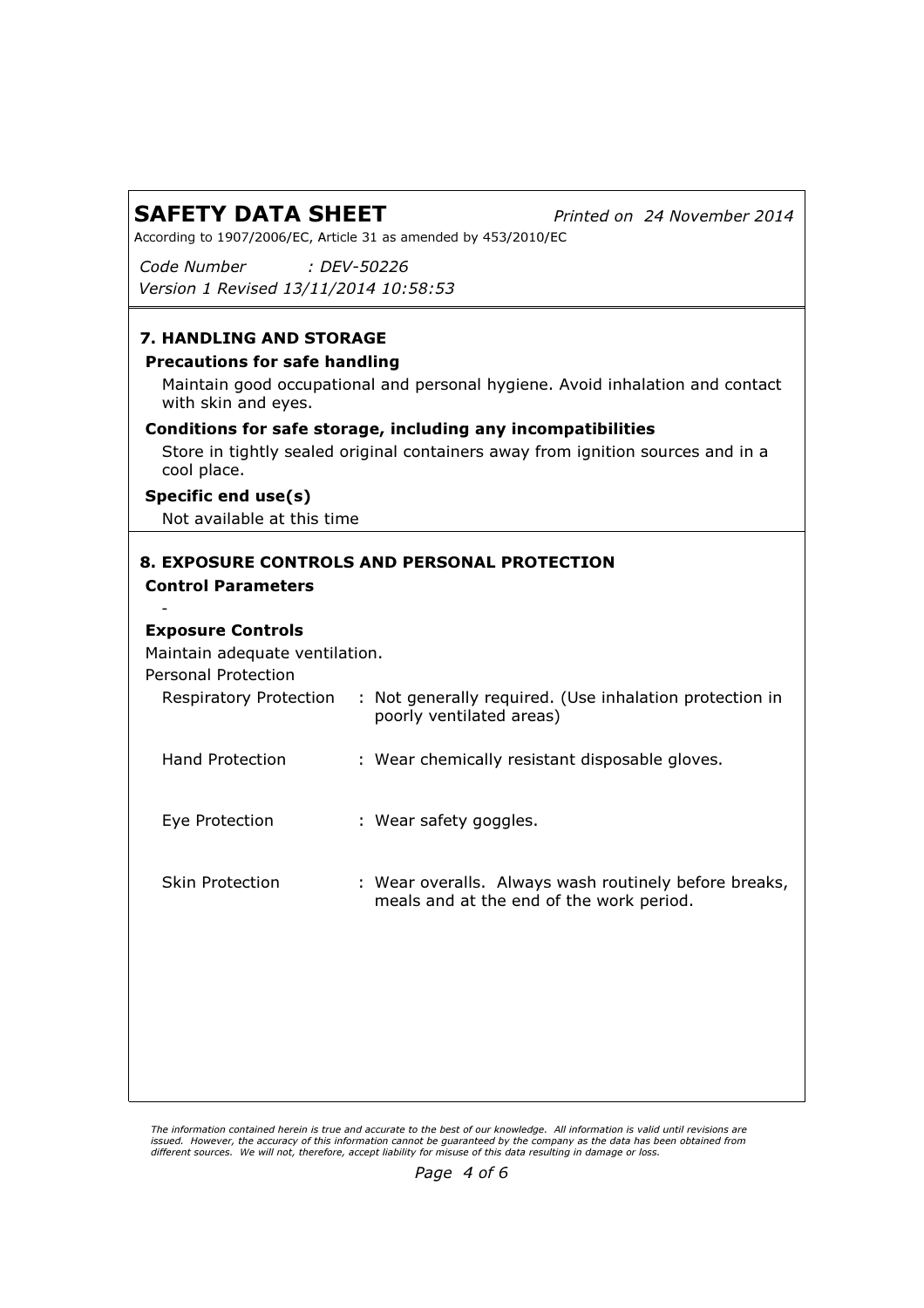Printed on 24 November 2014

According to 1907/2006/EC, Article 31 as amended by 453/2010/EC

Code Number Version 1 Revised 13/11/2014 10:58:53 : DEV-50226

## 9. PHYSICAL AND CHEMICAL PROPERTIES Information on basic physical and chemical properties

Flash Point (°C) : Above 61

## 10. STABILITY AND REACTIVITY

| <b>Conditions to avoid</b>                       | : Extreme temperatures                                                                                         |
|--------------------------------------------------|----------------------------------------------------------------------------------------------------------------|
| Incompatible materials                           | : Highly reactive chemicals which may<br>produce unknown reaction products and<br>so cause additional hazards. |
| Hazardous decomposition products: Not determined |                                                                                                                |

## 11. TOXICOLOGY INFORMATION

Not available for a complex mixture of different substances.

## 12. ECOLOGICAL INFORMATION

Not available; avoid soil, surface water and water-bearing stratum contamination.

## 13. DISPOSAL CONSIDERATIONS

Dispose in accordance with the law and local regulations. Treat as trade effluent.

## 14. TRANSPORT INFORMATION

UN Number : Not Regulated Shipping Name : : Class Packing Group :: Tunnel Code

The information contained herein is true and accurate to the best of our knowledge. All information is valid until revisions are issued. However, the accuracy of this information cannot be guaranteed by the company as the data has been obtained from<br>different sources. We will not, therefore, accept liability for misuse of this data resulting in da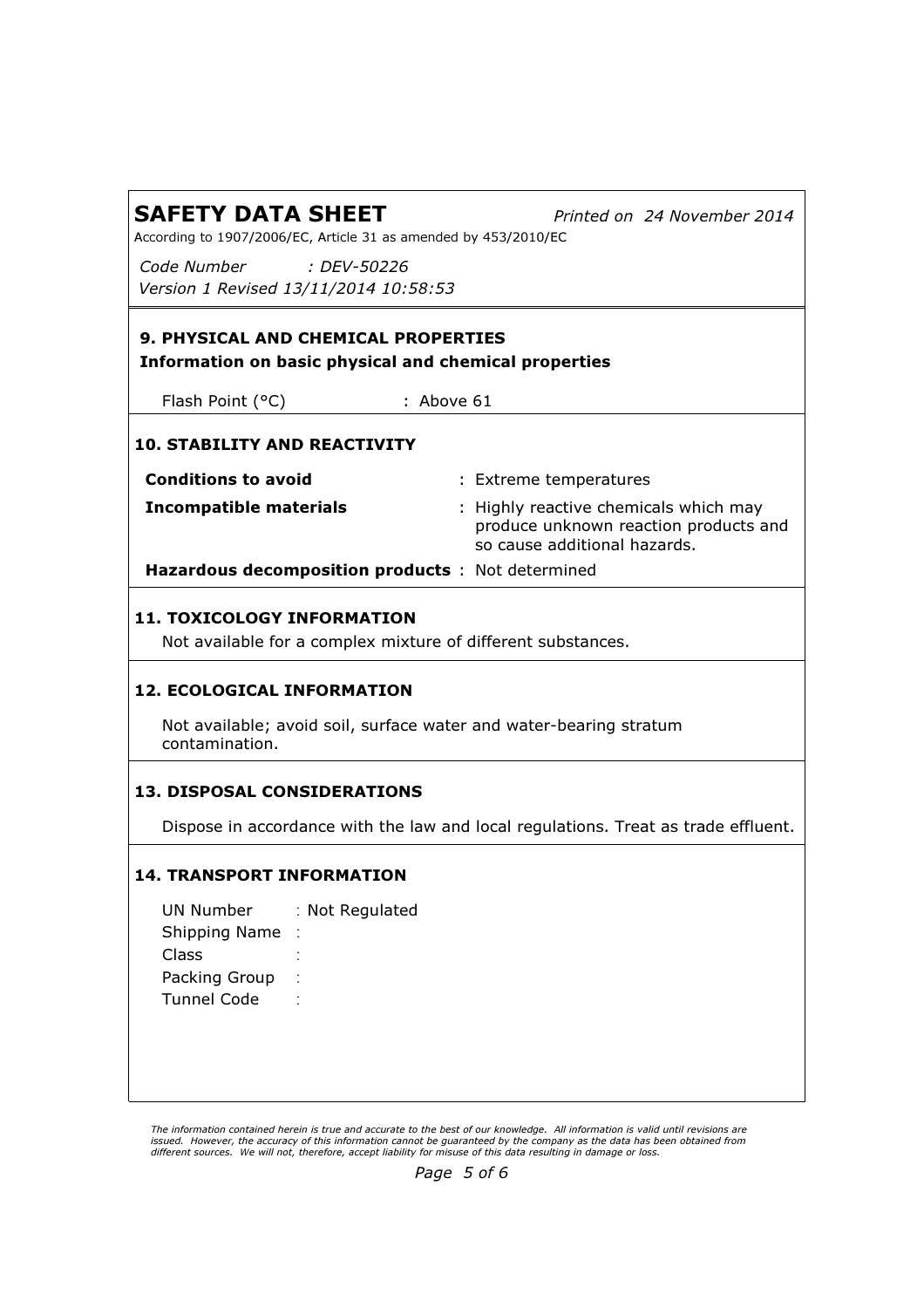Printed on 24 November 2014

According to 1907/2006/EC, Article 31 as amended by 453/2010/EC

Code Number Version 1 Revised 13/11/2014 10:58:53 : DEV-50226

## 15. REGULATORY INFORMATION

## Safety, health and environmental regulations/legislation specific for the substance or mixture

No relevant information available at this time

## Chemical safety assessment

No data available at this time

Contains nothing known from the allergens list which may produce an allergic reaction

## 16. OTHER INFORMATION

Total fractional values:

R36 0.5000

## Text of the risk and safety phrases listed in section 2

| P <sub>264</sub> | Wash hands thoroughly after handling               |
|------------------|----------------------------------------------------|
| P280             | Wear protective gloves and eye protection          |
| P305             | IF IN EYES:                                        |
| P337+P313        | If eye irritation persists: Get medical attention. |
| P351             | Rinse cautiously with water for several minutes.   |
|                  |                                                    |

## Text of the risk phrases listed in section 3

R36 Irritating to eyes

The information contained herein is true and accurate to the best of our knowledge. All information is valid until revisions are issued. However, the accuracy of this information cannot be guaranteed by the company as the data has been obtained from<br>different sources. We will not, therefore, accept liability for misuse of this data resulting in da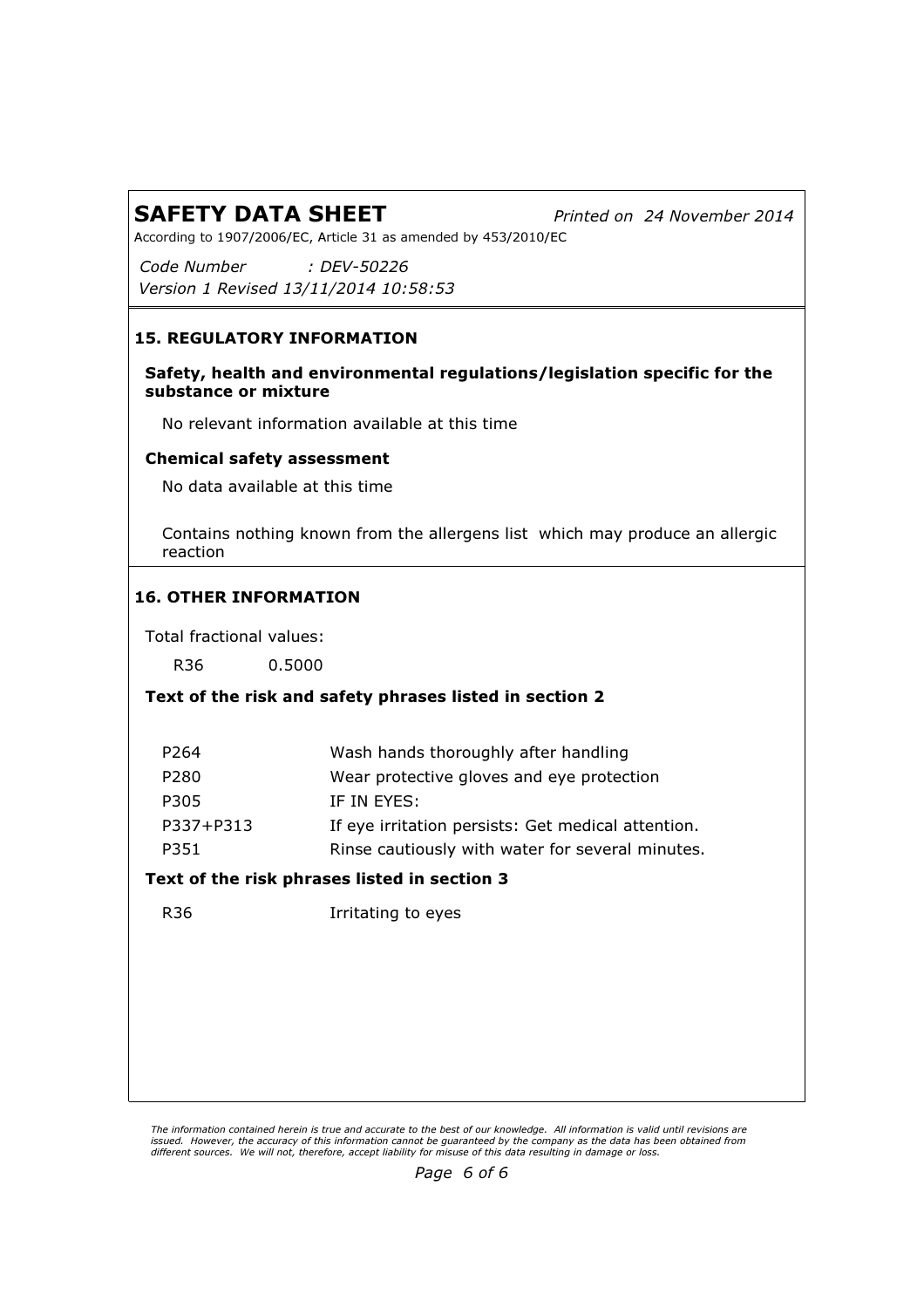

## IFRA Conformity Certificate

Compound Name : VANILLA FLAVOUR

Code Number : DEV-50226

We certify that the above compound is in compliance with the standards of the INTERNATIONAL FRAGRANCE ASSOCIATION (IFRA-47th amendment, published June 2013), provided it is used at a maximum concentration level of:

| IFRA category (*) | Maximum level of use $(\%)(w/w)$ (**) |  |  |
|-------------------|---------------------------------------|--|--|
| $1A,1B$ (***)     | $N/A$ (***)                           |  |  |
| $\overline{2}$    | N/A                                   |  |  |
| 3A                | N/A                                   |  |  |
| 3B                | N/A                                   |  |  |
| 3C                | N/A                                   |  |  |
| 3D                | N/A                                   |  |  |
| 4A                | N/A                                   |  |  |
| 4B                | N/A                                   |  |  |
| 4C                | N/A                                   |  |  |
| 4D                | N/A                                   |  |  |
| 5                 | N/A                                   |  |  |
| $6$ (***)         | $N/A$ (***)                           |  |  |
| <b>7A</b>         | N/A                                   |  |  |
| 7B                | N/A                                   |  |  |
| <b>8A</b>         | N/A                                   |  |  |
| <b>8B</b>         | N/A                                   |  |  |
| <b>9A</b>         | N/A                                   |  |  |
| 9B                | N/A                                   |  |  |
| 9C                | N/A                                   |  |  |
| 10A               | N/A                                   |  |  |
| 10B               | N/A                                   |  |  |
| 11A               | N/A                                   |  |  |
| 11B               | N/A                                   |  |  |

(\*) See annex for definition of IFRA categories

 $(**)$  Usage limit N/A = Not Applicable; no IFRA restrictions

(\*\*\*) IFRA would recommend that any material used to impart perfume or flavour in products intended for human ingestion should consist of ingredients that are in compliance with appropriate regulations for foods and food flavourings

For other kinds of application or use at higher concentrations, a new safety evaluation may be needed;

The IFRA Standards regarding restrictions are based on safety assessments by the Panel of Experts of the RESEARCH INSTITIUTE FOR FRAGRANCE MATERIALS (RIFM) and are enforced by the IFRA Scientific Committee.

Evaluation of individual Fragrance ingredients is made according to the safety standards contained in the relevant section of the IFRA Code of Practice.

It is the ultimate responsibility of our customer to ensure the safety of the final product (containing this fragrance) by further testing if need be.

The information contained herein is true and accurate to the best of our knowledge. All information is valid until revisions are issued. It is your responsibility to ensure that the usage of the fragrance ingredients and the levels of such usage are permitted at all times according to the relevant laws and regulations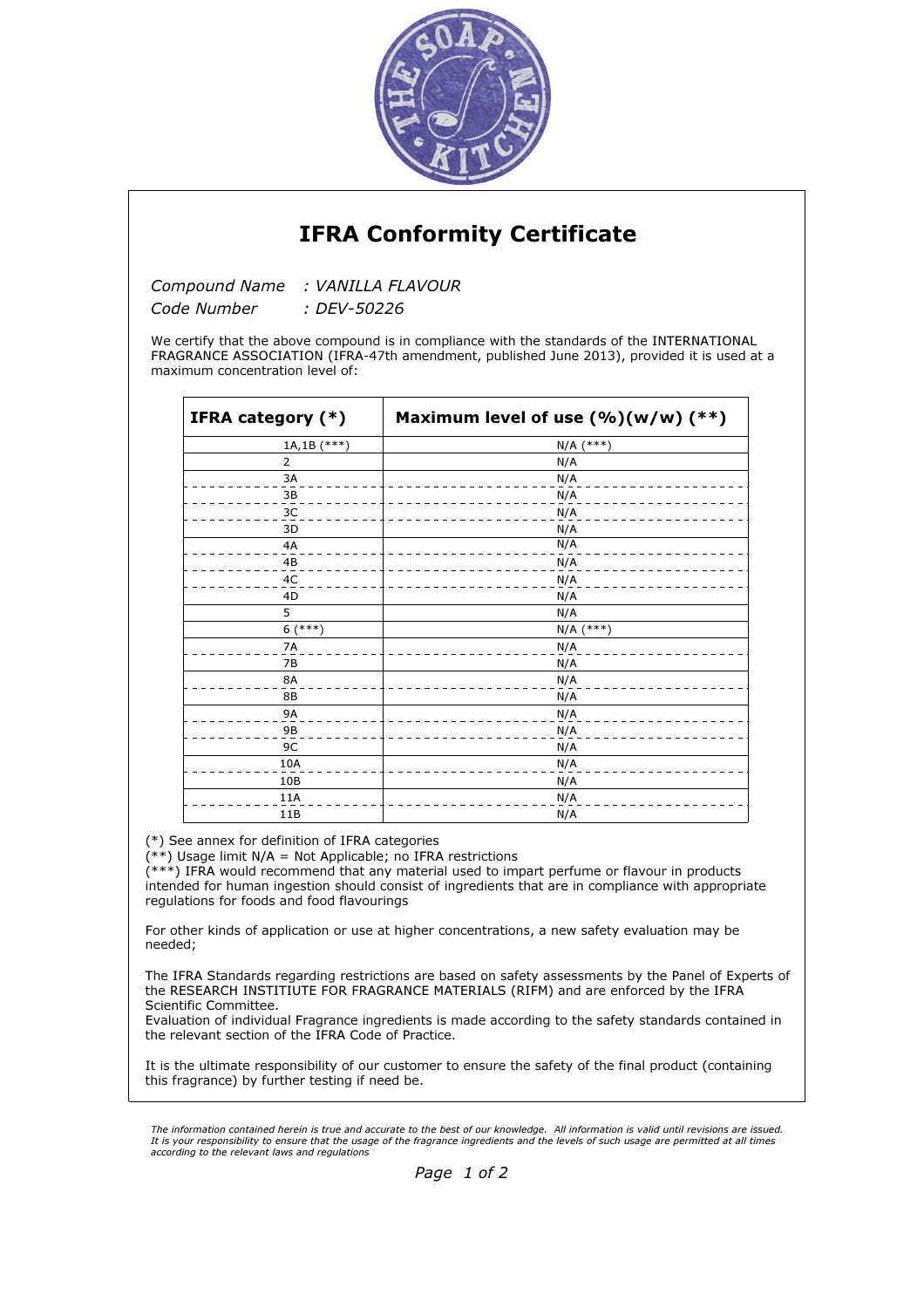| <b>Finished Product Types</b>                                                                                                                                                                                                                                                                                                                                                                                                                                                                                                                                                                                                                                                                                                                                                     | <b>IFRA</b><br>category |
|-----------------------------------------------------------------------------------------------------------------------------------------------------------------------------------------------------------------------------------------------------------------------------------------------------------------------------------------------------------------------------------------------------------------------------------------------------------------------------------------------------------------------------------------------------------------------------------------------------------------------------------------------------------------------------------------------------------------------------------------------------------------------------------|-------------------------|
| Lip products of all types (solid and liquid lipsticks, balms, clear or coloured, lipwax, etc.)<br>Toys                                                                                                                                                                                                                                                                                                                                                                                                                                                                                                                                                                                                                                                                            | 1A $(**)$               |
| Waxes for mechanical hair removal                                                                                                                                                                                                                                                                                                                                                                                                                                                                                                                                                                                                                                                                                                                                                 | 1B                      |
| Deodorant and Antiperspirant Products of all types (pump spray, aerosol spray, stick, roll-on, under-arm and body, etc.)<br>Fragranced Bracelets                                                                                                                                                                                                                                                                                                                                                                                                                                                                                                                                                                                                                                  | 2                       |
| Hydroalcoholic Products applied to recently shaved skin - EdT<br>.                                                                                                                                                                                                                                                                                                                                                                                                                                                                                                                                                                                                                                                                                                                | 3A                      |
| Hydroalcoholic Products applied to recently shaved skin- Fine fragrance<br>______________________________________                                                                                                                                                                                                                                                                                                                                                                                                                                                                                                                                                                                                                                                                 | 3B                      |
| Eye Products of all types (eye shadow, mascara, eyeliner, eye make-up, etc.) including eye care<br>Men's Facial Creams and Balms; Baby Creams, Lotions, Oils; Body Paint for Children                                                                                                                                                                                                                                                                                                                                                                                                                                                                                                                                                                                             | 3C                      |
| Tampons                                                                                                                                                                                                                                                                                                                                                                                                                                                                                                                                                                                                                                                                                                                                                                           | 3D                      |
| EdT: Hydroalcoholic Products applied to unshaved skin, Ingredients of Perfume Kits, Scent Pads, Foil Packs,<br>Scent Strips for Hydroalcoholic Products                                                                                                                                                                                                                                                                                                                                                                                                                                                                                                                                                                                                                           | 4A                      |
| Hydroalcoholic Products applied to unshaved skin - Fine fragrance                                                                                                                                                                                                                                                                                                                                                                                                                                                                                                                                                                                                                                                                                                                 | 4B                      |
| ------------------------------<br>Hair styling aids sprays of all types (pumps, aerosol sprays etc.), Hair Deodorant<br>Body Creams, Oils, Lotions, Fragrancing Creams of all types (except baby creams, lotions and oils)<br>Fragrance Compounds for Cosmetic Kits, Foot Care Products, Body Paint for Adults                                                                                                                                                                                                                                                                                                                                                                                                                                                                    | 4C                      |
| Fragrancing cream                                                                                                                                                                                                                                                                                                                                                                                                                                                                                                                                                                                                                                                                                                                                                                 | 4D                      |
| Women's Facial Creams/Facial Make-up, Hand Cream, Facial Masks<br>Hand Sanitisers, Wipes or Refreshing Tissues for Face, Neck, Hands, Body<br>Baby Powder and Talc<br>Hair Permanent and Other Hair Chemical Treatments (e.g. relaxers) but not hair dyes, Dry Shampoo or Waterless Shampoo                                                                                                                                                                                                                                                                                                                                                                                                                                                                                       | 5                       |
| Mouthwash, including Breath Sprays, Toothpaste                                                                                                                                                                                                                                                                                                                                                                                                                                                                                                                                                                                                                                                                                                                                    | $6$ (**)                |
| Intimate Wipes, Baby Wipes                                                                                                                                                                                                                                                                                                                                                                                                                                                                                                                                                                                                                                                                                                                                                        | 7A                      |
| Insect Repellent (intended to be applied to the skin)                                                                                                                                                                                                                                                                                                                                                                                                                                                                                                                                                                                                                                                                                                                             | <b>7B</b>               |
| Make-up Removers of all types (not including face cleansers)<br>Hair Styling Aids Non-Spray of all types (mousse, gels, leavein conditioners, etc.)<br>Nail Care, Powders and talcs (not including baby powders and talcs)                                                                                                                                                                                                                                                                                                                                                                                                                                                                                                                                                        | 8A                      |
| Hair Dyes                                                                                                                                                                                                                                                                                                                                                                                                                                                                                                                                                                                                                                                                                                                                                                         | 8Β                      |
| Shampoos of all types (including baby shampoos), Conditioner (Rinse-Off),<br>Face Cleansers of all types (washes, gels, scrubs, etc.), Liquid Soap, Bar Soap (Toilet Soap),<br>Depilatory(not including waxes for mechanical hair removal), Shaving Creams of all types (stick, gels, foams, etc.)<br>Body Washes of all types (including baby washes) and Shower Gels of all types<br>Bath Gels, Foams, Mousses, Salts, Oils and other products added to bathwater<br>--------------                                                                                                                                                                                                                                                                                             | <b>9A</b>               |
| Feminine Hygiene - pads, liners, Toilet Paper<br>Wheat bags                                                                                                                                                                                                                                                                                                                                                                                                                                                                                                                                                                                                                                                                                                                       | 9Β                      |
| Other' Aerosols (incl. air freshener sprays and air freshener pump sprays,<br>but not deodorants / antiperspirants, hair styling aids spray and animal sprays)<br>Facial Tissues, Napkins, Paper Towels                                                                                                                                                                                                                                                                                                                                                                                                                                                                                                                                                                           | 9C                      |
| Handwash Laundry Detergents of all types including concentrates<br>Machine Wash Laundry Detergents (liquids, powders, tablets etc.) including laundry bleaches and concentrates<br>Fabric Softeners of all types including fabric softener sheets, Hand Dishwashing Detergent including concentrates<br>Hard Surface Cleaners of all types (bathroom and kitchen cleansers, furniture polish etc.)<br>Other Household Cleaning Products (fabric cleaners, soft surface cleaners, carpet cleaners etc.)<br>Dry Cleaning Kits, Shampoo for pets                                                                                                                                                                                                                                     | 10A                     |
| Diapers, Toilet Seat Wipes                                                                                                                                                                                                                                                                                                                                                                                                                                                                                                                                                                                                                                                                                                                                                        | 10B                     |
| All non-skin contact including:<br>Air Fresheners and Fragrancing of all types (concentrated aerosol air fresheners, plug-ins, solid substrate, membrane delivery, ambient,<br>electrical) excluding aerosol products, Liquid refills for air fresheners (cartridge systems),<br>Scent delivery system using a dry air technology that releases a fragrance without sprays, aerosols or heated oils (technology of nebulization),<br>Air delivery systems<br>Candles, Joss Sticks, Incense, Air freshening crystals, Fragranced lamp ring, Scent pack,<br>Machine Only Laundry Detergent (e.g. liquitabs),<br>Toilet Blocks, Insecticides (mosquito coil, paper, electrical, for clothing etc.) excluding aerosols<br>Fuels, Paints, Floor wax, Plastic articles (excluding toys) | 11A                     |
| All incidental skin contact including:<br>Pot pourri, powders, fragrancing sachets, incense, Reed diffusers, Liquid refills for airfresheners (non-cartrige systems)<br>Odoured Distilled Water (that can be added to steam irons), Machine Dishwash Detergent and Deodorizers<br>Deodorizers/Maskers not intended for skin contact (e.g. fabric drying machine deodorizers, carpet powders)<br>Treated Textiles (e.g. starch sprays, fabric treated with fragrances after wash, deodorizers for textiles or fabrics, tights with moisturizers)<br>Infused socks, Scratch and sniff (sampling technology)<br>Shoe Polishes, Cat litter, Animal Sprays (all types)                                                                                                                 | 11B                     |

(\*\*) This IFRA certificate does not include a GRAS-FEMA conformity check